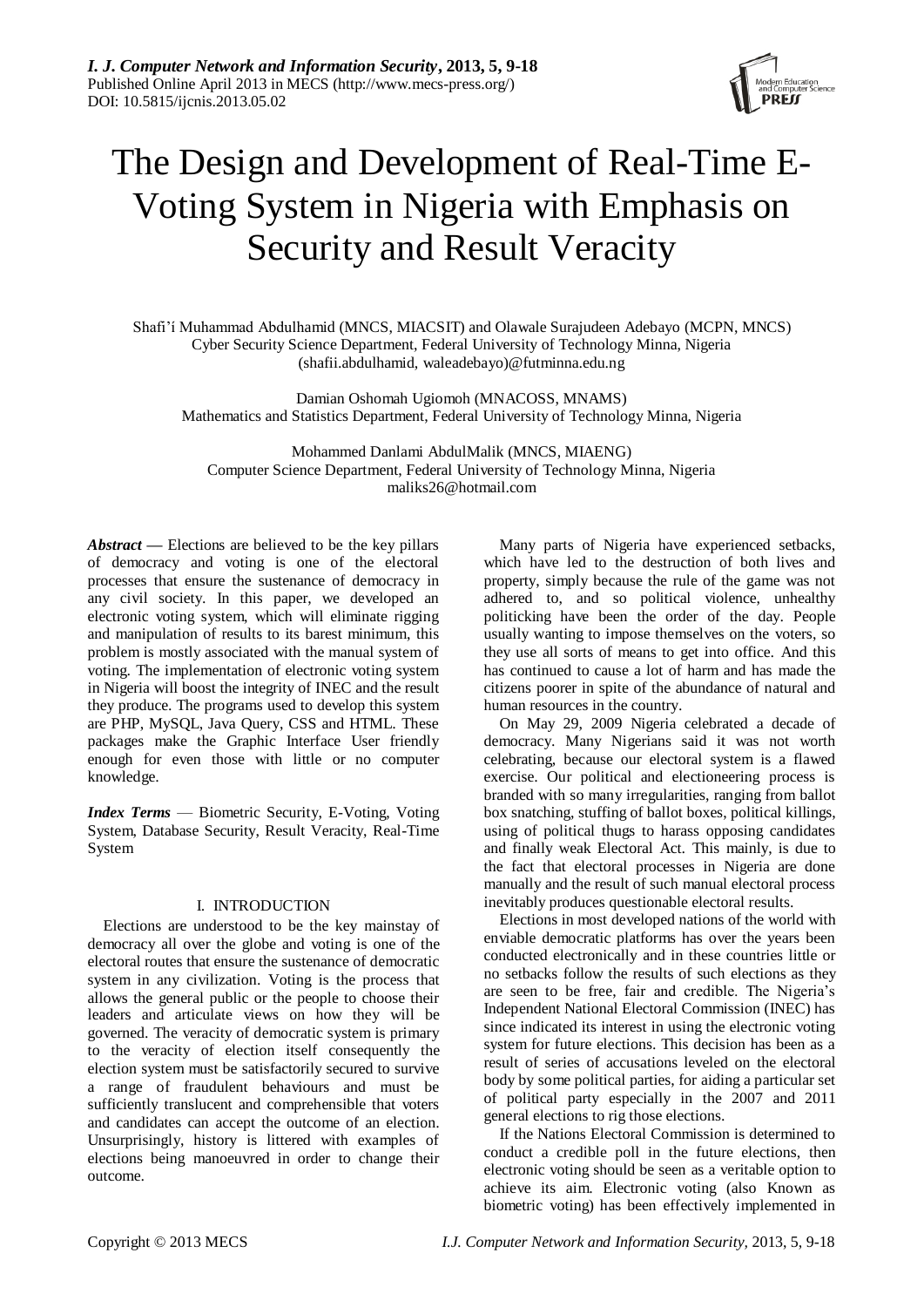some countries in Africa with Mozambique taking the lead. As the most reliable solution to electoral fraud and malpractice, Nigeria has been Africans largest needs to follow suit in order to overcome the problems of mass thumb printing of ballot papers by an individual, ballot stuffing, snatching of ballot boxes, impersonation of voters, errors due to manual collation of results and multiple registration. Since equity and fairness are symbols of a good democracy, if a real-time e-voting system is implemented "everybody will be happy at the end of the day as the citizens will see that the elections are transparent" and ill-motivated politicians will be helpless at certain level to rig elections, hence programs and policies that are people-oriented will be put in place.

An Automated Direct Recording Electronic Voting System (ADREVOS) was proposed as an improved electronic voting system for conducting efficient and credible elections in Nigeria that consolidates security as well prevent electoral fraud [1]. In another paper, a computer-based e-voting system (Automated Voting Machine-AVM) for future election in Nigeria. The system imitates the automated teller machines (ATMs) used by financial institutions for financial transactions [2].

The rest part of the paper is organized as follows: section II explained some related works; section III covered materials and method; section IV deals with results, while section V discussed about the conclusions and recommendations before the references of the research.

## II. BASIC CONCEPT AND RELATED WORKS

Nigeria is a federation of 36 states with a federal capital territory and it has 774 local governments, about 8,800 registration areas, 111,119 polling units, senatorial districts, federal constituencies, and the state constituencies. The general observation is that conducting elections that are free, fair, peaceful and credible in a country such as Nigeria given its size, large population, terrain, and ethno-religious diversity is a difficult assignment even under normal circumstances [3]. A TreeMap based visualization technique was proposed to monitor in real-time the distributed balloting and voting processes. It was proved that TreeMap algorithms can be configured and deployed on the central server to monitor effectively the voting transactions in real-time and hence enable transparency [4]. In another research, the security issues associated with remote internet voting analyzed. In particular, the research examines the feasibility of running national elections over the Internet. The focus of this research was on the limitations of the current deployed infrastructure in terms of the security of the hosts and the Internet itself. It concludes that without appropriate security measures, internet based elections can be a major challenge [5]. An E-voting prototype called improved DynaVote e-Vote protocol was designed to protect the counter from anomalies associated with counting impersonated votes (multiple votes) in the same election. This was achieved by introducing biometric fingerprint and pseudo voter identities (PVID) encryption for each voter during voter registration via online or data mining of population data containing fingerprint biometrics. Furthermore, fingerprint reader and RSA public key cryptography is used in PVID to eliminate counting impersonated votes. The performance results showed that improved DynaVote e-Vote protocol is more reliable, eligible, and accurate, and protects voter privacy against other e-Vote protocols [6].

One of the most important government services like elections became a severe pressure on people involved in that process, according to many constraints that must be applied to the beneficiaries of this service and which are divided into two parts, *candidates* and *voters*. Voting is an efficient method for the public to show their opinion about a given topic or issue [7, 8]. The traditional election is normally held under the supervision of the government officials to assure the right application of the rules during the election process and to ensure that only eligible voters are permitted to join the election process avoiding any kind of forgery and the attempts of multi-voting. In addition, the process of human supervision over the election process requires a lot of efforts and money in order to achieve the desired level of privacy, security and trust. Moreover, when the election is done, another problem appears which is vote checking and counting. This type of election is considered as a time consuming process and its accuracy is always distrusted. The whole world is moving on toward the trend of e-voting. E-voting systems are expected to be the solution for the weakness in traditional voting systems. The use of computer networks and modern state of the art cryptography technique to build e-voting systems is expected to produce a voting system which confirms that only people with the right to vote are able to cast a vote, emphasizing that every vote cast is counted only once. An ideal e-voting system should allow the voting process to be available on a public communication channel such as the internet, which will encourage more voters to cast their vote remotely and increase voter participation. With the help of the internet, voting can be done on workdays. Even citizens abroad can cast their vote. E-voting must deliver a very high degree of security such as privacy and Integrity.

A reviewed was made of some of the problems and challenges of organizing and conducting an Election using the traditional Open Ballot System (OBS) with case study INEC, Kaduna. And after the review of the manual system and electronic voting technologies, the project focused on the question "Is the internet voting sufficient for our voting processes" and the work concluded that it is relatively impossible to develop an e-voting system that will satisfy all INEC specification of an e-voting system. Then, developed an e-voting system that is web based and also advised that before the implementation of the system, the entire system should be reviewed by INEC to ensure that it meets with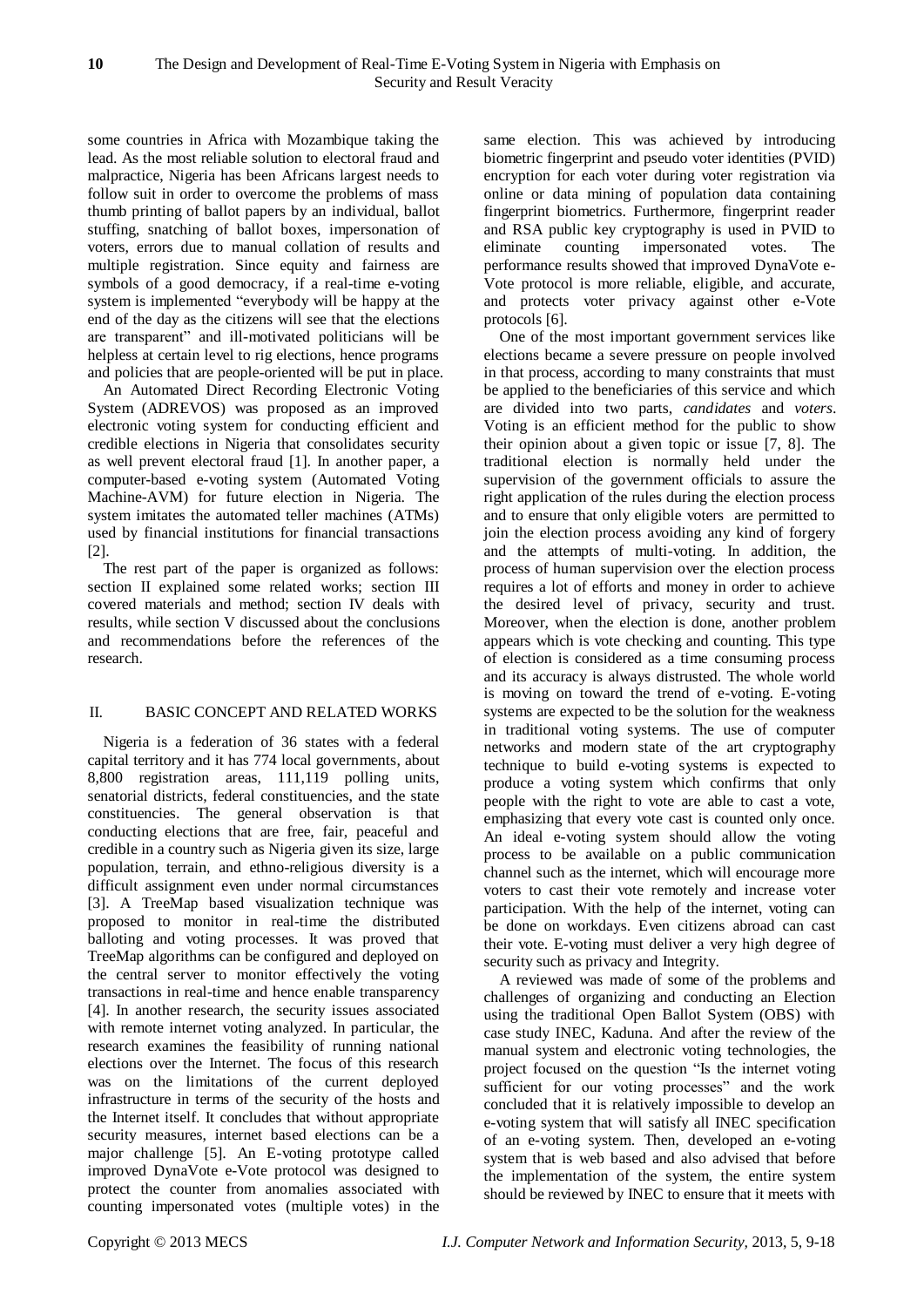certain standard of the INEC specification of an evoting system. The work also identified and recommended that every citizen should be issued a citizen/national identification with which he/she can be uniquely identified, which will help in voters authentication. The research concluded that there is no doubt that a comprehensive electronic voting system will enhance the standard of elections in the state and the country at large, and that the veracity of all the people involved in the process determines the integrity of the system and the whole process and despite the potential advantages offered by e-voting, care should be taken as it may become a source of subversion rather than improving the current system [9].

Also another review was made of some of the problems associated with electronic voting system and proposed an architecture that attempts to minimize its drawbacks while taken into consideration the social aspect of the populace and technical constraints in achieving a real e-voting system in Nigeria [10]. The architecture puts more emphasis on usability and data security while taking into consideration the highly decentralized nature of voting polls as well as the real time response of voters, the work also stated that the results of the web-based application implementation shows the great accuracy of the architecture in achieving successful election. However due to constraints associated to electronic voting system, the project recommends that INEC should review the standards of IT infrastructure in the country and develop more secure software before embarking on e-voting. The research places more emphasis on thorough review on the implementation of e-voting so as to address issues associated with its implementation in Nigeria. Recommendations were made on how to instantly update the election results visibly on the e-voting system [11, 12]. This will help to avoid manipulations of results by any individual or party, as this will increase transparency and integrity. A proposal was made on a new e-exams system that uses data encryption in order to protect the questions sent to the e-Examination centre through the internet or intranet and a biometric fingerprint authentication to screen the stakeholders [13].

# III. MATERIALS AND METHOD

The design and implementation phase of this e-voting application development was concerned with the design of proposed system using unified modeling language (UML) and the translation of the design into the desired design specifications into source code. The primary goal of the implementation is to write the source code and also that conforms with the specifications. Basically in this research, PHP, MySQL, Java Query, CSS and HTML were used to design a user friendly interface (UFI) because they are the more appropriate and most preferable programming language used for designing web applications. The two major users in this project are the *voters* and *administrator.* The designs UMLs are listed in Figures 1, 2 and 3 below.

The main modules in this real-time e-voting system are:

- A. Registration process (voters card and print)
- B. Ballot design module
- C. Database Administrator module
- D. Voting module<br>E. Real-Time Live
- Real-Time Live Results module
- *A. Registration Module*

This module is for the voter, where he/she must first register his/her details first into the registration form, fulfilling all the required specifications. The required fields are; First name (CHAR), Middle name (CHAR), Surname (CHAR), Sex (BOOLIAN), Date of birth (DATE), Phone numbers (INT), Local government (VARCHAR), State of origin (CHAR), Occupation (VARCHAR), Locale government to be registered (CHAR), User name (CHAR) Confirm username (CHAR), Email (VARCHAR), Address (CHAR) and Picture upload (jpg, gif, bitmap and maximum size of 5MB).

If the validations are valid then only the information get registered. Once the voter gets registered he/she is provided voters identity number (VIN) on the voters' card which would be printed out and be used in case of password loss.

## *B. Ballot Design Module*

This feature is provided for the administrator, where ballot can be setup i.e. inserting candidate names into the ballot for respective categories (electoral position). The administrator can also update any candidates' profile or information by either editing or deleting information for respective categories of the election. After editing the setup the administrator can post the ballot for voting.

## *C. Database Administrator Module*

Administrator has the privilege of viewing registered voters and editing their information, searching for a person (registered voter) by entering his name or VIN, can view the details of all voters who have registered. The administrator is also provided with the feature of viewing the information of voting i.e. numbers of voters, the all error log, view live results, though voters also have the privilege to view live results as the voting is taking place, which reduce the tendencies for rigging.

# *D. Voting Module*

This module is for the voters, where votes are casted. After a voter has registered, a password is sent to the mail of each registered voter. During the voting, on the voting interface, voters are required to fill in their username and password correctly, which automatically takes them to the voting proper. And once a voter has cast his or her vote for all categories i.e. for Governor and Local council elections, a voter cannot go back on this page to cast a vote again.

*E. Live Result Module*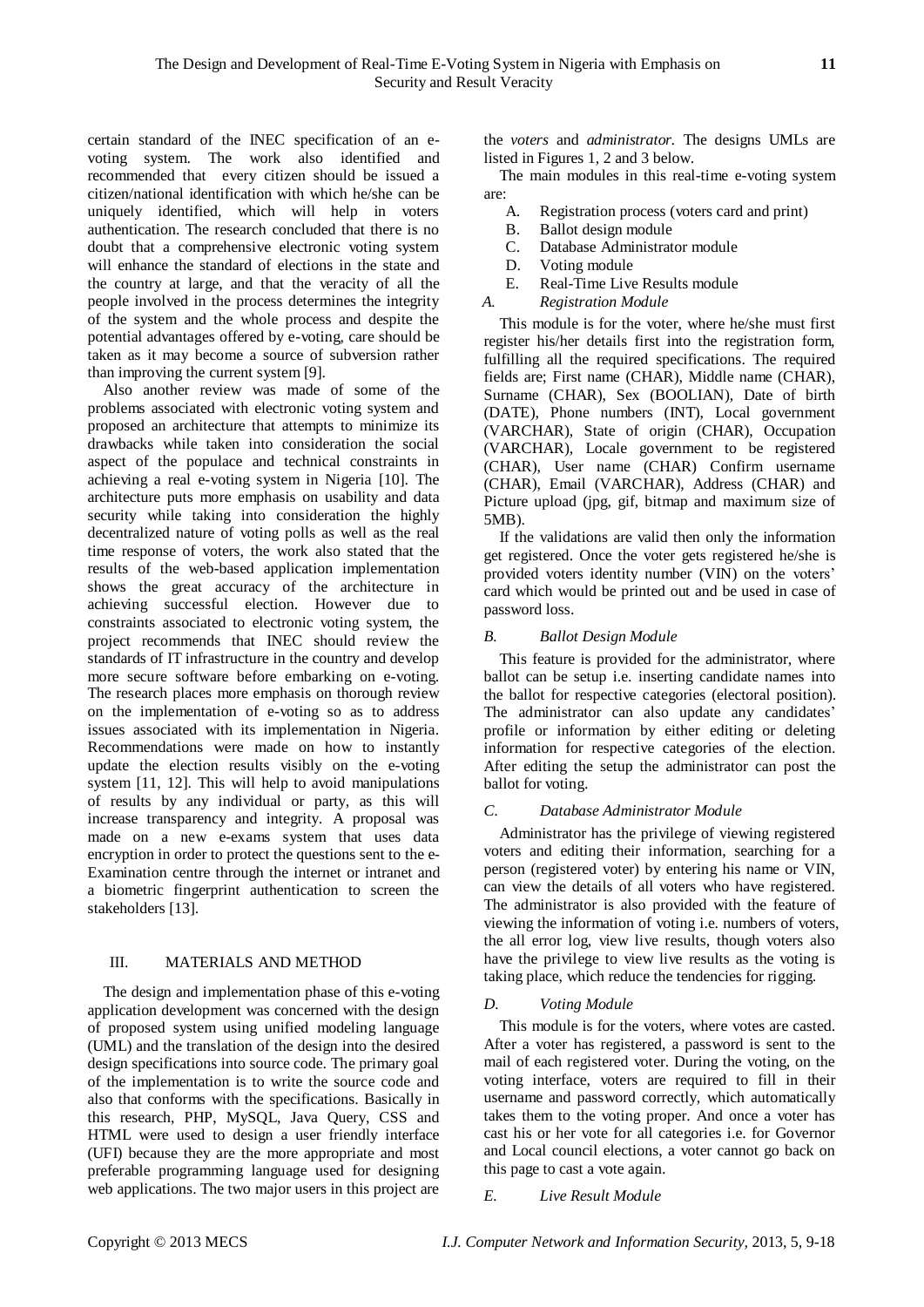This module is developed for the voter, where he/she can view the results of the respective categories live immediately a vote is cast and this vote counts appears on top of the homepage of NSEC (Niger State Electoral Commission).



Figure 1: Secure E-Voting Flowchart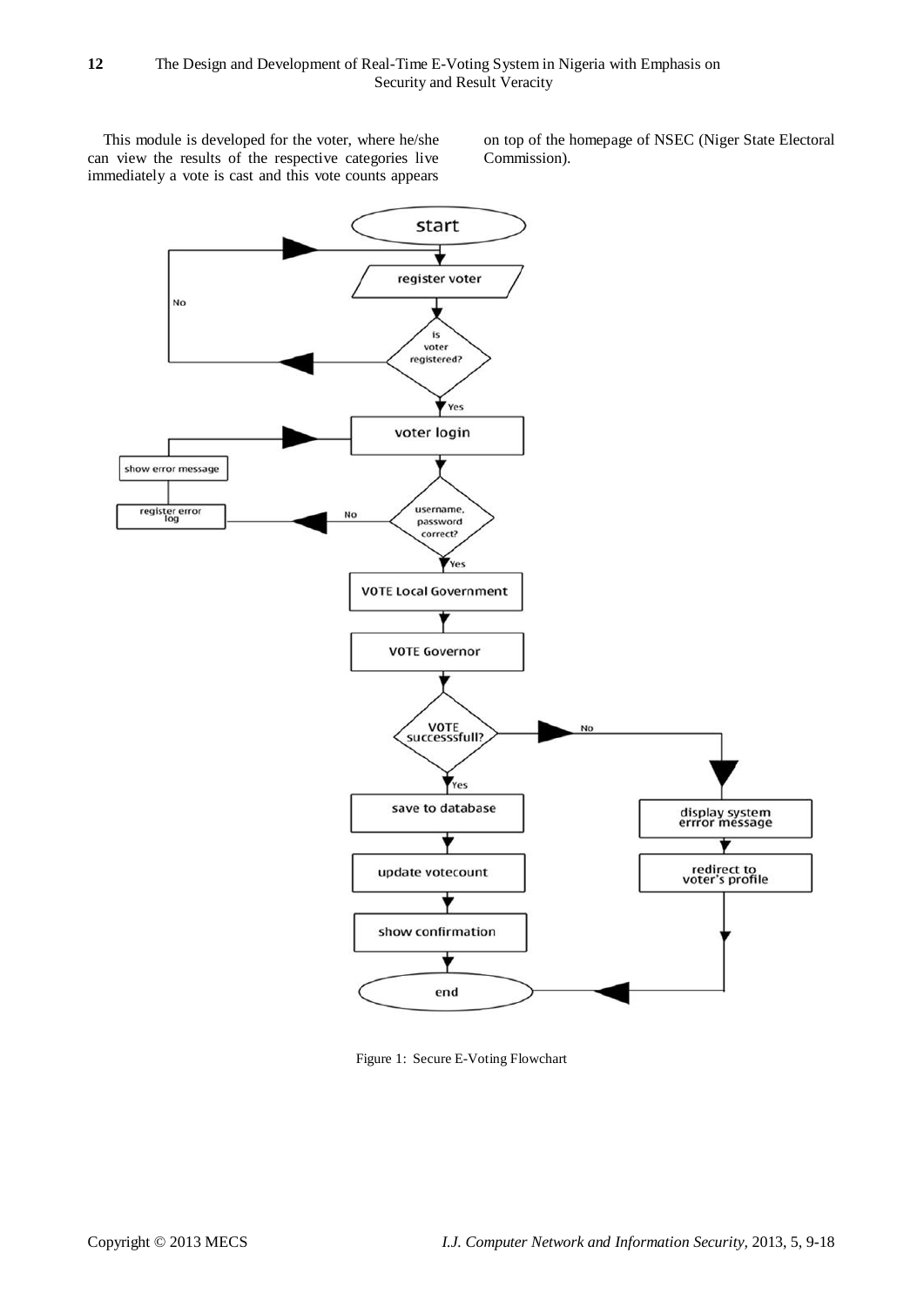

Figure 2: Class Diagram of the proposed e-voting Registration System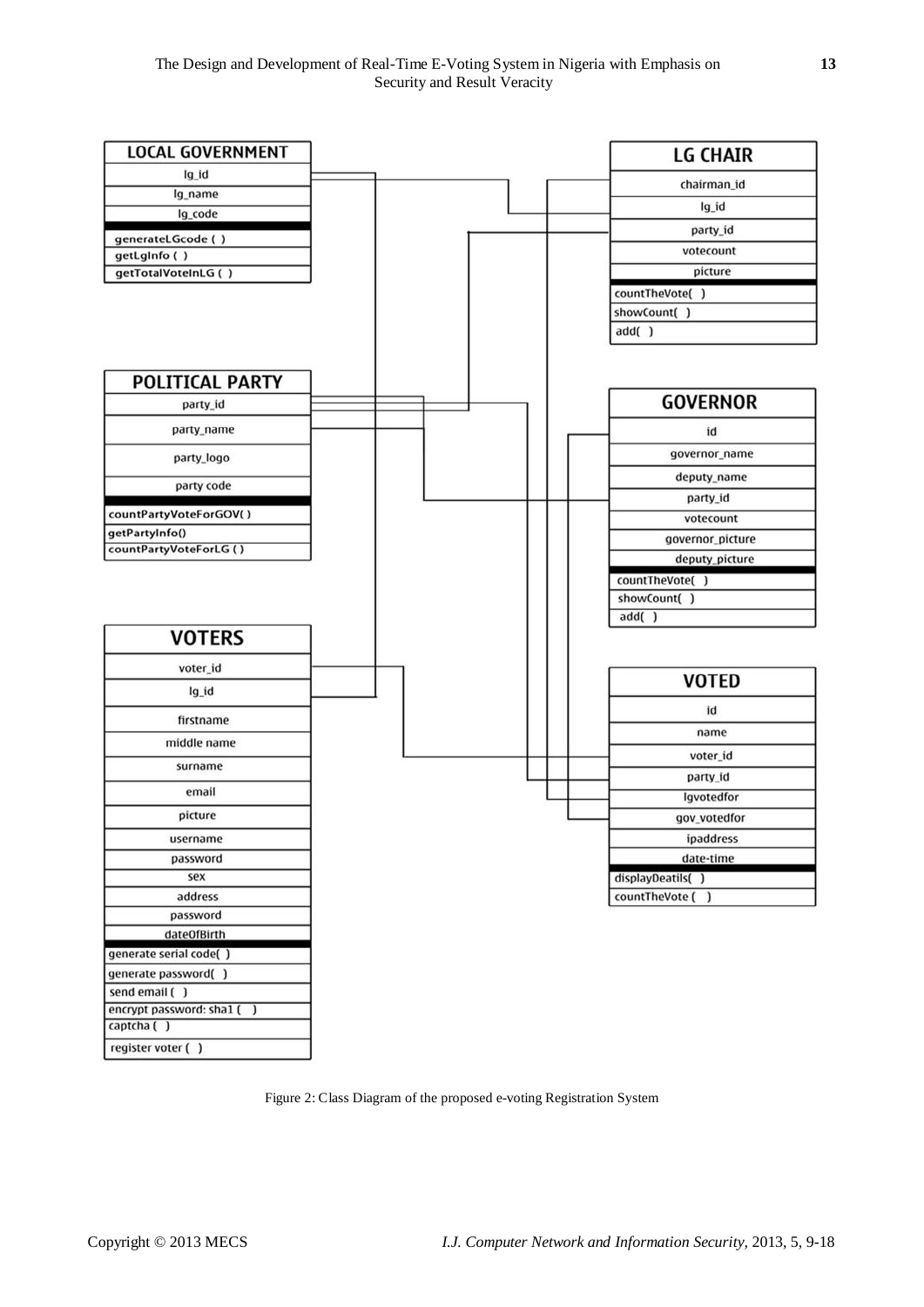

# **e-VOTING APPLICATION**

Figure 3: Use-Case Diagram Showing the Links between a Voter and an Administrator.

# IV. RESULTS

System implementation and testing are two important phases without which the system cannot be released for use. Testing is vital to the success of this program. System testing ensures that all processes are according to specification. The logical and physical design is continuously examined to ensure that test data are verified for correctness and accuracy. During testing,

two kinds of errors are likely to occur; they are Syntactic errors and Logistical errors. Syntactic errors occur when a program statement violates one or more rules of the language in which the program is written, these errors have to be corrected before the program is finally executed. The compilation of the program does not show any error if syntax errors are corrected. But when the program is run, and the desired output does not appear this is due to logical errors. These errors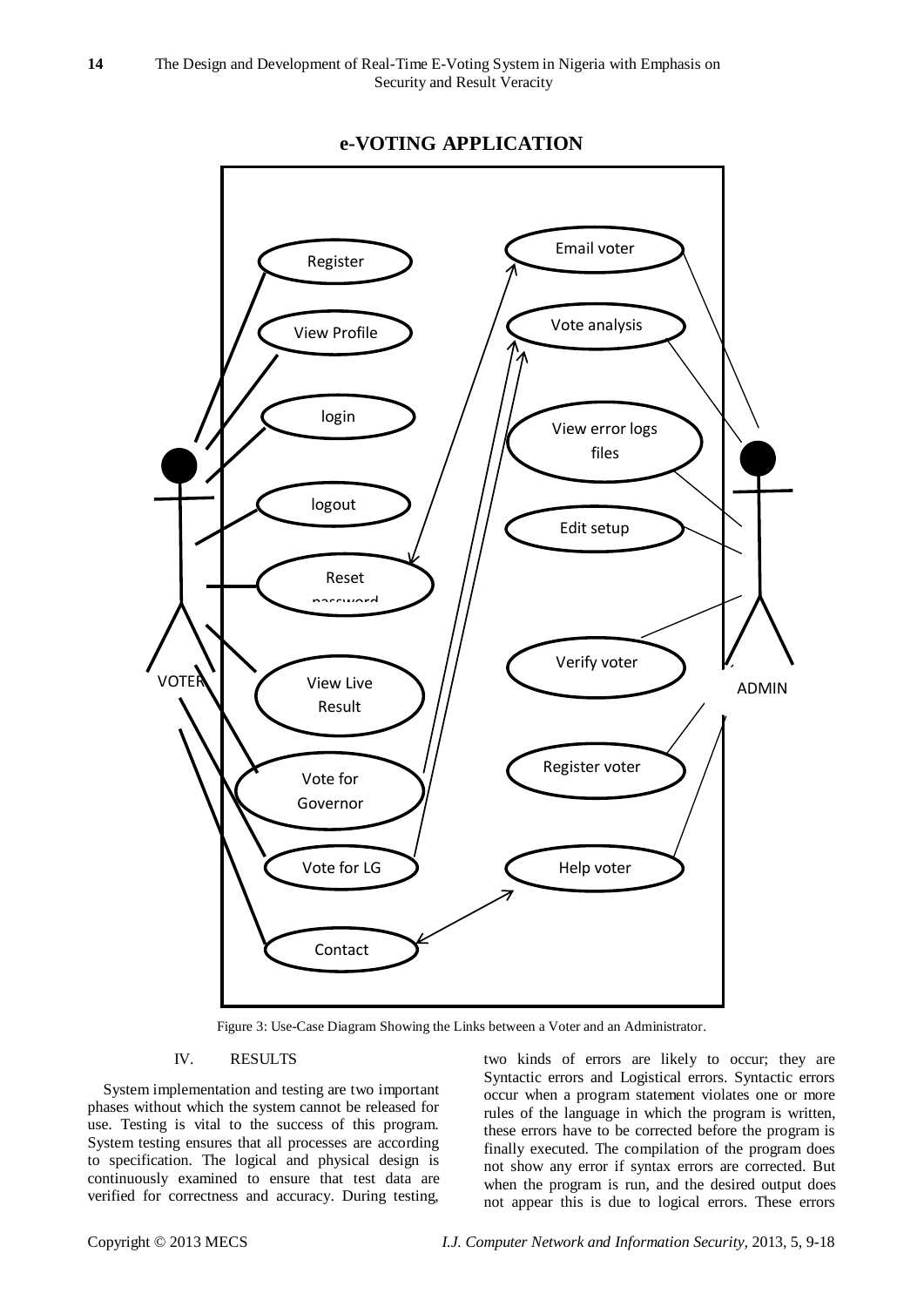$\frac{d\mathbf{r}}{dt} = \text{NSEC} = 2012 \text{ Admissible} \times \frac{d\mathbf{r}}{dt} \text{ localhos}$ 

occur due to incorrect handling of data, improper sequence of program statement, etc. These errors can be corrected by tracing the program, asking the program to display a number of message statements. Different modules would be tested individually and are made error free. The implementation and testing results of the proposed e-voting system are presented in the figures 4 - 11 below.

| # = NSEC = 2012 General Ele x   A localhost / localhost / evol x   |                                                                                                            |                     |                                                            |       |                     |        |   |                             | $\Box$         |
|--------------------------------------------------------------------|------------------------------------------------------------------------------------------------------------|---------------------|------------------------------------------------------------|-------|---------------------|--------|---|-----------------------------|----------------|
| $\rightarrow$ $\mathbf{C}$ $\circ$ localhost/niger-evote/index.php |                                                                                                            |                     |                                                            |       |                     |        |   |                             |                |
| ( Niger State Electoral Commission                                 |                                                                                                            |                     |                                                            |       |                     |        |   |                             | Vde            |
| Vote<br>Register<br>Home                                           | About NSEC<br>FAQs<br>Contact                                                                              | Help                |                                                            |       |                     |        |   |                             | Visit NSEC     |
|                                                                    |                                                                                                            |                     |                                                            |       |                     |        |   |                             |                |
| <b>NSEC.</b>                                                       | Welcome to NSEC e-Voting .:                                                                                |                     |                                                            |       |                     |        |   |                             |                |
| Google Search<br>OK                                                | Live Results                                                                                               |                     |                                                            |       |                     |        |   |                             |                |
| Click here to Register!                                            | <b>Sovernor</b><br>Адаје<br>Agwara                                                                         | Bida Borgu<br>Bosso | Chanchaga                                                  | Edata | Gbako<br>Gurara     | Katcha |   | Kontangora Lapai Laium Rafi |                |
| See Live Result!                                                   |                                                                                                            |                     |                                                            |       |                     |        |   |                             |                |
| NSEC eVoting Manual<br>NSEC news Update                            | 1<br>Ö                                                                                                     | 0                   | $\theta$                                                   | O     | O                   | 0      | 0 | 0                           | Ö              |
| Subscribe for Newsletter                                           |                                                                                                            |                     |                                                            |       |                     |        |   |                             |                |
| Visit NSEC site<br>About NSEC                                      | See all >><br><b>How to Vote</b>                                                                           |                     | <b>Help Line</b>                                           |       |                     |        |   |                             |                |
| Help<br>Contact NSEC                                               | O You must be registered first to vote : Click the Register                                                |                     | Please call the following numbers for helplassistance. All |       |                     | ΠS     |   |                             |                |
| Register now!                                                      | button at the top menu<br>lines are TOLL FREE<br>On registering your login info will be automatically sent |                     |                                                            |       |                     |        |   |                             |                |
| Vote                                                               | to your email box.<br>Then click the Vote icon the the top menu to login and                               |                     | 0 +234-8034578901<br>0 +234-8034578901                     |       |                     |        |   |                             |                |
|                                                                    | get access to your profile.<br>O Click the Vote icon buttonlink at the bottom right of your                |                     | 0 +234-8034578901<br>0 +234-8034578901                     |       |                     |        |   |                             |                |
|                                                                    | profile<br>· Vote for your prefered candidate by checking the radio                                        |                     | 0 +234-8034578901<br>O or email: helpdesk@nsec.com.ng      |       |                     |        |   |                             |                |
|                                                                    | button on the vote page                                                                                    | olderen relikan     |                                                            |       |                     |        |   |                             |                |
|                                                                    |                                                                                                            |                     |                                                            |       |                     |        |   |                             |                |
|                                                                    | Figure 4: Home Page of the e-voting Interface (Users                                                       |                     |                                                            |       |                     |        |   |                             |                |
|                                                                    |                                                                                                            |                     | Interface).                                                |       |                     |        |   |                             |                |
|                                                                    | at MSEC :: 2012 Admin Leg x 4 Incalibrat / localhost / ever. x                                             |                     |                                                            |       |                     |        |   |                             |                |
| ( Niger State Electoral Commis                                     | ← → C © localhost/niger-evote/admin/admin_login.php                                                        |                     |                                                            |       |                     |        |   |                             |                |
| Home                                                               | FAGs Contact About NSEC Help                                                                               |                     |                                                            |       |                     |        |   |                             |                |
|                                                                    |                                                                                                            |                     |                                                            |       |                     |        |   |                             |                |
| <b>NSEC</b> <sup>®</sup>                                           | Administrator Login .::                                                                                    |                     |                                                            |       |                     |        |   |                             |                |
|                                                                    |                                                                                                            |                     |                                                            |       |                     |        |   |                             |                |
| Home<br>Admin Login                                                |                                                                                                            |                     |                                                            |       |                     |        |   |                             |                |
|                                                                    |                                                                                                            |                     |                                                            |       | click here to login |        |   |                             |                |
|                                                                    |                                                                                                            | <b>Admin Login</b>  |                                                            |       |                     |        |   |                             |                |
|                                                                    |                                                                                                            |                     |                                                            |       |                     |        |   |                             |                |
|                                                                    |                                                                                                            |                     | ß                                                          |       |                     |        |   |                             |                |
|                                                                    |                                                                                                            |                     |                                                            |       |                     |        |   |                             |                |
|                                                                    |                                                                                                            | Username:           |                                                            |       |                     |        |   |                             |                |
|                                                                    |                                                                                                            | Password:           | lagin                                                      |       |                     |        |   |                             |                |
|                                                                    |                                                                                                            |                     |                                                            |       |                     |        |   |                             |                |
|                                                                    | @ 2012 <u>NSEC eVoting</u> , All Rights Reserved @                                                         |                     |                                                            |       |                     |        |   |                             | Developed by Q |

number of voters and the number of people that have voted for each categories in the election( view live results) and edit error logs.



Figure 6: Admin Panel



Figure 7: *Candidate Registrations Page* showing list of Governorship Candidates and their Different Political Parties.

Figure 5: Administrator's Interface

Administrator panel here the admin can edit or setup the ballot for voting, the administrator can view the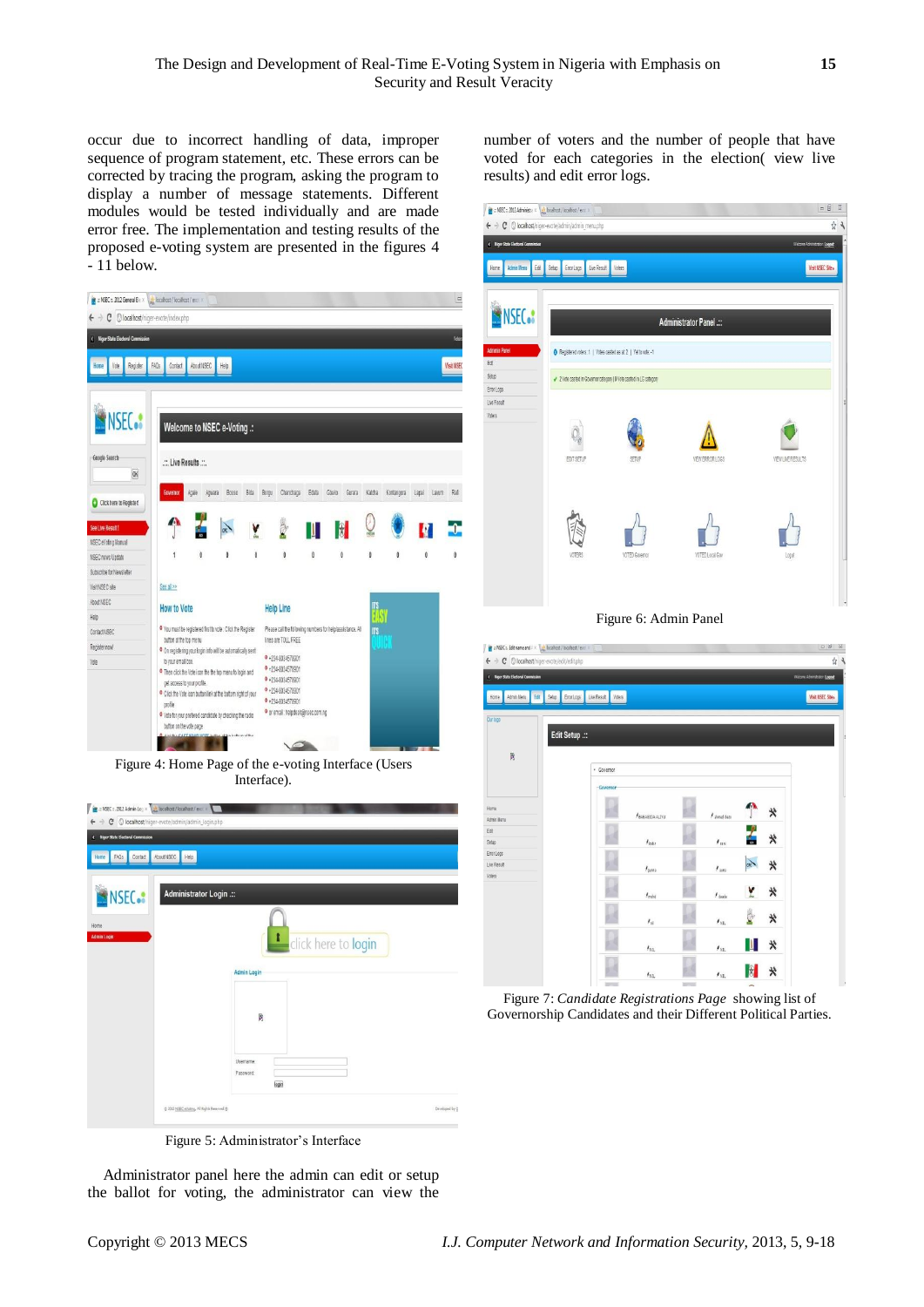

Figure 8: *Voter's Card* after registration.

| localhost / localhost / evol X / et a NSEC a. 2012 Governors) X |                                        |                                                                                                           |             | Ģ                |
|-----------------------------------------------------------------|----------------------------------------|-----------------------------------------------------------------------------------------------------------|-------------|------------------|
|                                                                 |                                        | ← → C © localhost/niger-evote/vote/vote_gov.php?id=2&lgtov=Bosso&vn=ugiomoh,%20damian&code=HK0D4TBYBY9WNP |             |                  |
| My Profile                                                      |                                        |                                                                                                           |             | <b>Visit NSE</b> |
|                                                                 |                                        |                                                                                                           |             |                  |
|                                                                 | Governorship Election: ugiomoh, damian |                                                                                                           |             |                  |
|                                                                 |                                        | BABAGDA ALIYU                                                                                             | ahmed ibeto | $\circ$          |
|                                                                 |                                        | kabir                                                                                                     | sani        | $\circ$          |
|                                                                 | CPC <sup>V</sup>                       | gunna                                                                                                     | auta        | O                |
|                                                                 | ۲                                      | mond                                                                                                      | dauda       | $\circ$          |
|                                                                 |                                        | ně                                                                                                        | NL          | ٥                |
|                                                                 | Ш                                      | NL                                                                                                        | NL          | $\theta$         |
|                                                                 | $\mathbb{B}$                           | NL                                                                                                        | NL          | $\circ$          |
|                                                                 |                                        | NK.                                                                                                       | NL          | $\theta$         |
|                                                                 | 礟                                      |                                                                                                           |             |                  |

Figure 9: Governorship election interface.

## *Live Result Page*

When you through with casting your vote, you can click on "see live result" from the left corner of the page you notice with the increase in bar on each candidate from each party this is for the governorship election.

login error events performed by user including their IP addresses which can be used to track down intruders or hacking attempt as shown in Figure 11 below.

2. Password authentication: this is another good security features for checking all unauthorised attempts.

3. Authentication of session and session timeout has been provided to prevent session hijacking.

4. Password has been hashed (One way encryption) as shown in Figure 5.

5. Voters IP addresses are recorded at every point in other to trace if an attack occurs.

6. Site root files are authenticated to prevent cross-site scripting (XSS).

7. Check bounds and validation has been incorporated to prevent SQLIA.

8. System ensures that voter's password is 8 characters or more.

9. System also ensures that the username entered by the voter during registration is 8 or more.

10. On casting vote, the system encrypts the vote record till it enters the database.

11. System does not at any time show voter's password in plaintext.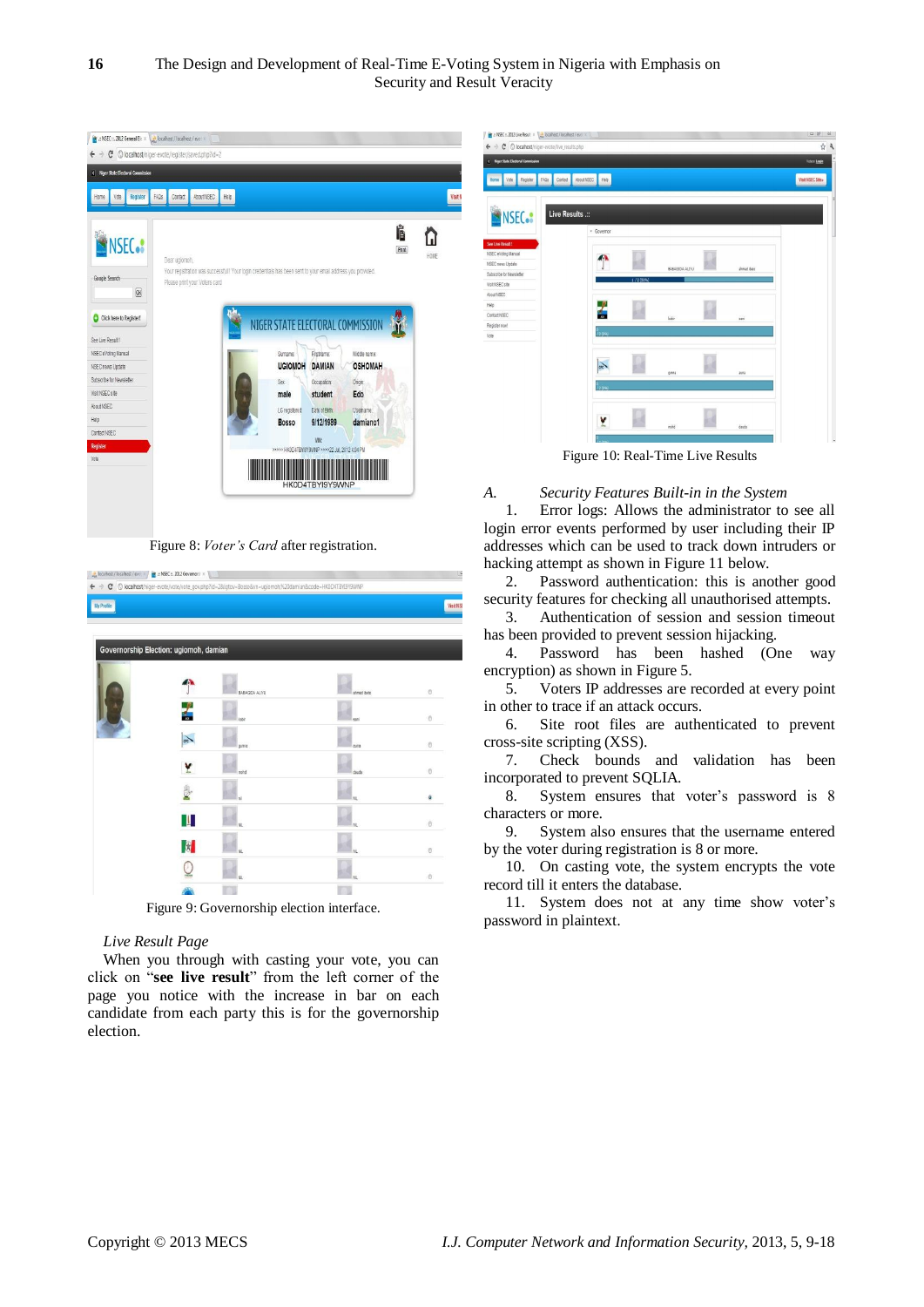| ( Niger State Electoral Commission<br>Admin Menu<br>Edit<br>Home | Live Result<br><b>Error Logs</b><br>Setup | Votens          |                             |                     | Administrator<br><b>Visit NSEC</b> |
|------------------------------------------------------------------|-------------------------------------------|-----------------|-----------------------------|---------------------|------------------------------------|
| <b>NSEC.</b>                                                     |                                           |                 | Administrator: Error Logs : |                     |                                    |
| Home                                                             | 6 6 Failed Login's as at 02.43am          |                 |                             |                     |                                    |
| Admin Menu<br>Edit                                               | LOCATION                                  | Username/Matric | Password                    | Time                | IP Address                         |
| Setup                                                            |                                           |                 |                             |                     |                                    |
| <b>Error Logs</b>                                                | login_vote.php                            |                 | olojo                       | 2012-07-12 17:08:03 | 127.0.0.1                          |
| Live Result                                                      | login_vote.php                            |                 |                             | 2012-07-12 17:08:37 | 127,0,0.1                          |
| Voters                                                           | ٨<br>login_vote.php                       |                 | damiano1                    | 2012-07-14 11:21:40 | 127, 0.0.1                         |
|                                                                  | Â<br>admin login.php                      | caleb           | ojojo                       | 2012-07-16 18:44:04 | 127.0.0.1                          |
|                                                                  | Â<br>login_vote.php                       |                 | 9tpjonysn                   | 2012-07-17 12:36:17 | 127,0.0.1                          |
|                                                                  | admin login.php                           | damian          | ugiomo                      | 2012-07-21 12:07:56 | 127.0.0.1                          |
|                                                                  |                                           |                 | Print This Page             |                     |                                    |
|                                                                  |                                           |                 |                             |                     |                                    |

Figure 11: Error log page.

# V. CONCLUSIONS AND RECOMMENDATIONS

After much investigation and research carried out on the manual method of voting, it was observed that a lot of problems and inconsistencies that result from the manual voting method has led to serious manipulations and rigging of the process, which in turn causes conflicts and disagreement among the people. That is the reason why we proposed the adoption of electronic voting system which is more secured than the manual voting, so as to avoid future reoccurrence of disagreement amongst the people. Overwhelming evidence internationally, has shown that electronic voting system can guarantee a credible and reliable election, with results produced in real-time and without any possibility of interference with the election results. This research work has therefore come as a platform to propose an electronic voting system that will place our democracy on a path of success. In a whole, this research seeks to increase the efficiency of voting process and the image of the independent national electoral commission INEC.

In conclusion, this research has analyzed, designed and implemented how an electronic voting system would be of great benefit to Niger state and Nigeria as a whole which has been chosen as the case study for this research. However, this system must be carefully planned and implemented so that it can bring about a free and fair election. The hardware and software to be used for this system must be carefully engineered to avoid unnecessary breakdown. The human resources i.e. the poll workers who will be in charge of the system must be properly trained. Finally, the law should be amended to at least two years before the elections, so as to enable adequate public enlightenment for the people to be aware and be prepared for the process.

After a lot of research work carried out, which brought out the challenges with the manual method of voting, we are certain that the challenges which have been made known with the help of this research could be solved if electronic voting is adopted. Therefore, we recommend the followings: INEC should review the standards of ICT infrastructure in the country and develop more secure databases and networks before embarking on e-voting; there should be adoption of distributed encryption techniques for the purpose of secured data transmission; there should be use of biometric capturing devices, which will serve as a means of voter's authentication; there should be adequate and proper public enlightenment before the system is fully implemented. Finally, we also want to recommend that more research should be carried out on this area.

## REFERENCES

- [1].A. M. Jega, "Improving Elections in Nigeria: Lessons from 2011 and Looking to 2015", Africa Programme Meeting Summary, pp. 1-12. 2012. available at: www.chathamhouse.org.
- [2].F. O. Aranuwa and O. Oriola, "Improved Electoral Fraud Prevention Mechanism for Efficient and Credible Elections in Nigeria", IEEE African Journal of Computing & ICT, Vol 5. No. 6., 68-75. 2012.
- [3].N. A. Yekini, , I. K. Oyeyinka, O. O. Oludipe, and O. N. Lawal, "Computer-Based Automated Voting Machine (AVM) for Elections in Nigeria", IJCSNS International Journal of Computer Science and Network Security, VOL.12 No.5, 57-62. 2012.
- [4].O. Folorunso, O. S Ogunseye, J.O Okesola, and O.M Olaniyan, "Visualizing E-Voting Results", Journal of Theoretical and Applied Information Technology, 2010. available at: www.jatit.org
- [5].O. O. Okediran, S. O. Olabiyisi, E. O. Omidiora and R. A. Ganiyu, "A Survey of Remote Internet Voting Vulnerabilities", World of Computer Science and Information Technology Journal (WCSIT) ISSN: 2221-0741 Vol. 1(7) 297-301. 2011
- [6].A. K. AbdulRahim, O. Folorunso and S. K. Sharma, ―An Improved Dynavote E-Voting Protocol Implementation", International Journal of E-Adoption, 3(3) 44-61. 2011.
- [7].O.S. Ogunseye, O. Folorunso, J.O. Okesola and J.R. Woodward, "The EVAS model: solving e-voting problems in Nigeria", Oriental Journal of Computer Science & Technology Vol. 3(2), 219-226. 2010.
- [8].V. Kalaichelvi and R.. M. Chandrasekaran, "Implementation Issues in an Electronic voting System". 2011.
- [9].I.W. Mohammad, "Electronic Voting System". A.B.U Zaria Mathematics Department, B.sc project unpublished. 2010
- [10]. S. Yahaya, "The Implementation of Electronic Voting System in Nigeria", A.B.U Zaria Mathematics Department, B.sc project - unpublished. 2010